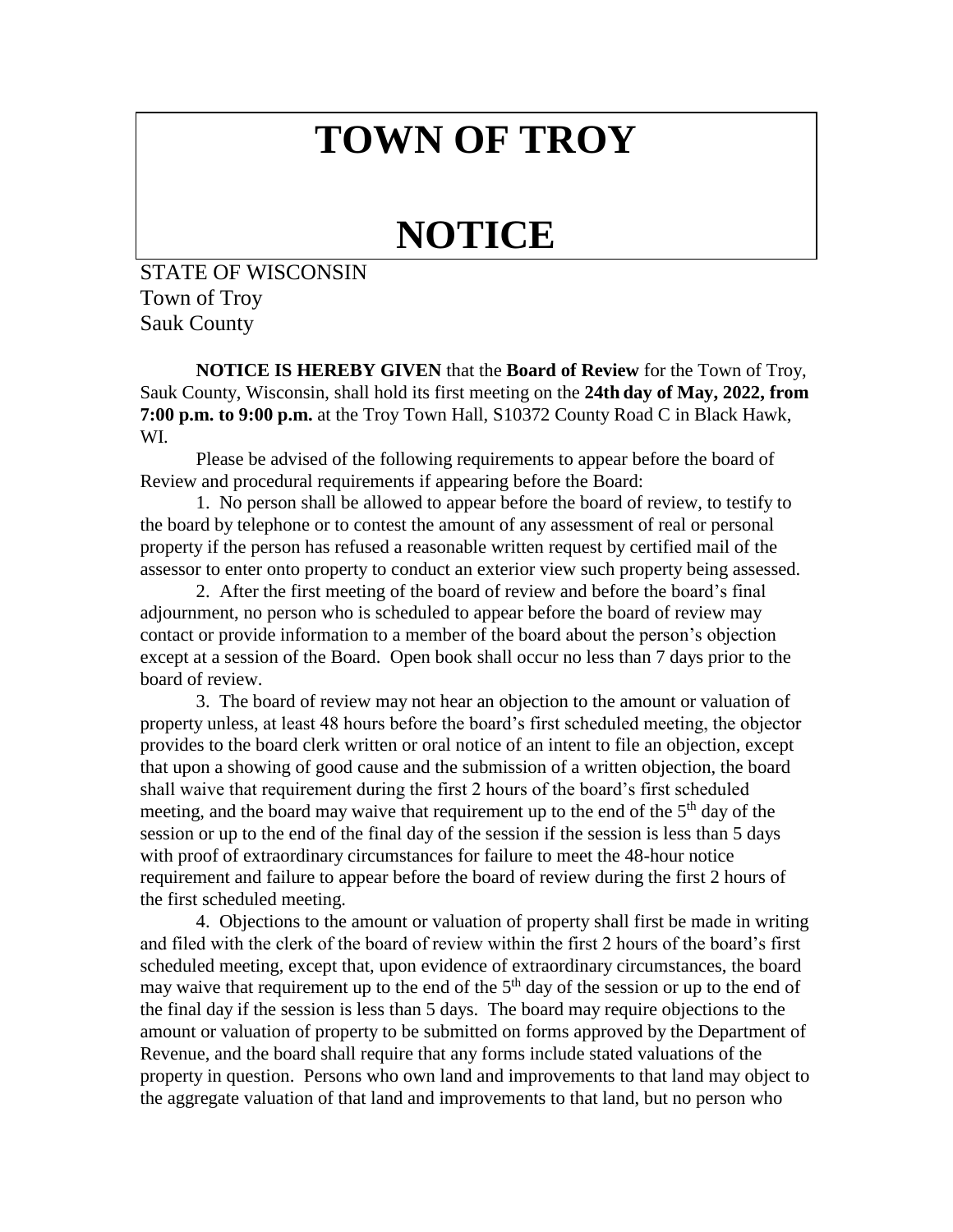owns land and improvements to that land may object only to the valuation of that land or only to the valuation of the improvements to that land. No person may be allowed in any action or proceedings to question the amount or valuation of property unless the written objection has been filed and that person in good faith presented evidence to the board in support of the objections and made full disclosure before the board, under oath, of all that person's property liable to assessment in the district and the value of that property. The requirement that objections be in writing may be waived by express action of the board.

5. When appearing before the board of review, the objecting person shall specify in writing the person's estimate of the value of the land and of the improvements that are the subject of the person's objection and specify the information that the person used to arrive at that estimate.

6. No person may appear before the board of review, testify to the board by telephone, or object to a valuation if that valuation was made by the assessor or the objector using the income method of valuation, unless the person supplies the assessor with all the information about income and expenses, as specified in the assessor's manual under s. 73.0. (2a), Wis. Stats., that the assessor requests. The Town of Troy has an ordinance for the confidentiality of information about income and expenses that is provided to the assessor under this paragraph that provides exceptions for persons using information in the discharge of duties imposed by law or the duties of their officer or by order of a court. The information that is provided under this paragraph, unless a court determined that it is inaccurate, is not subject to the right of inspection and copying under s. 19.35 (1), Wis. Stats.

7. The board shall hear upon oath, by telephone, all ill or disabled persons who present to the board a letter from a physician, surgeon, or osteopath that confirms their illness or disability. No other persons may testify by telephone unless the board, in its discretion, has determined to grant a property owner's or their representative's request to testify under oath by telephone or written statement.

8. No person may appear before the board of review, testify to the board by telephone, or contest the amount of any assessment unless, at least 48 hours before the first meeting of the board, or at least 48 hours before the objection is heard if the objection is allowed under s 70.47 (3) (a), Wis. Stats., that person provides to the clerk of the board of review notice as to whether the person will ask for the removal of a member of the board of review and, if so, which member, and provides a reasonable estimate of the length of time the hearing will take.

9. **Do not attend Board of Review if any of the following apply:**

- **a) If you are quarantined or have been diagnosed with COVID-19**
- **b) If you are sick or experiencing ay symptoms consistent with COVID-19 (fever, dry cough, respiratory congestion, etc.)**
- **c) If you are among those who have been identified by health officials as being particularly susceptible to the virus**
- **d) If you have traveled outside the State of Wisconsin or been in contact with anyone who may have contracted the virus in the past 4 weeks**

Notice given 3rd of May, 2022